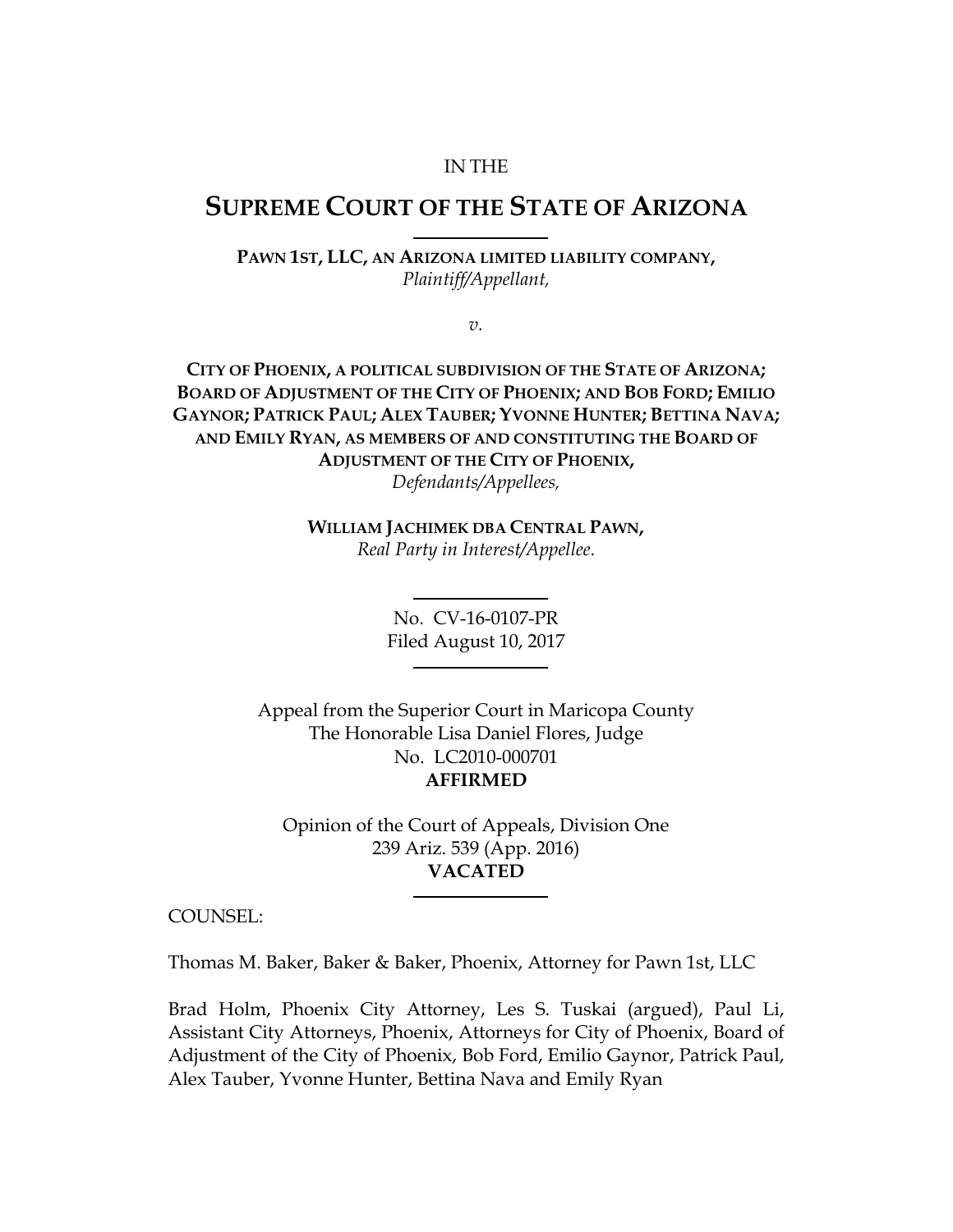Claudio E. Iannitelli, John C. Marcolini (argued), Cheifetz Iannitelli Marcolini, P.C., Phoenix, Attorneys for William Jachimek dba Central Pawn

Nicholas J. Wood, Adam E. Lang, Brianna L. Long, Snell & Wilmer, L.L.P., Phoenix, Attorneys for Amicus Curiae American Planning Association, Arizona Chapter

JUSTICE LOPEZ authored the opinion of the Court, in which CHIEF JUSTICE BALES, VICE CHIEF JUSTICE PELANDER, and JUSTICES BRUTINEL, TIMMER, BOLICK, and GOULD joined.

JUSTICE LOPEZ, opinion of the Court:

**¶1** This case concerns the standards a municipal zoning board applies in considering an application for a zoning variance. We hold that to obtain an area variance, an applicant must show that strictly applying a zoning ordinance will cause "peculiar and exceptional practical difficulties" that deprive a property of privileges enjoyed by other similarly zoned properties. We also clarify that the applicant's desire to use the property for purposes allowed on other similarly zoned properties does not in itself constitute a self-imposed special circumstance justifying denial of an area variance.

# **BACKGROUND**

**¶ 2** The dispute here concerns the City of Phoenix Board of Adjustment's (the "Board") grant of a variance on a parcel of land (the "Property") at the southwest corner of McDowell Road and 32nd Street in Phoenix. The area in which the Property sits is zoned as a "Commercial C-3 District—General Commercial." Such districts have 141 specific permitted uses plus all uses permitted in properties zoned C-1 and C-2, and several residential uses. C-3 districts are designed to provide areas for "intensive commercial uses." Phx., Ariz., Zoning Ordinance § 624(A) (hereinafter "Ordinance").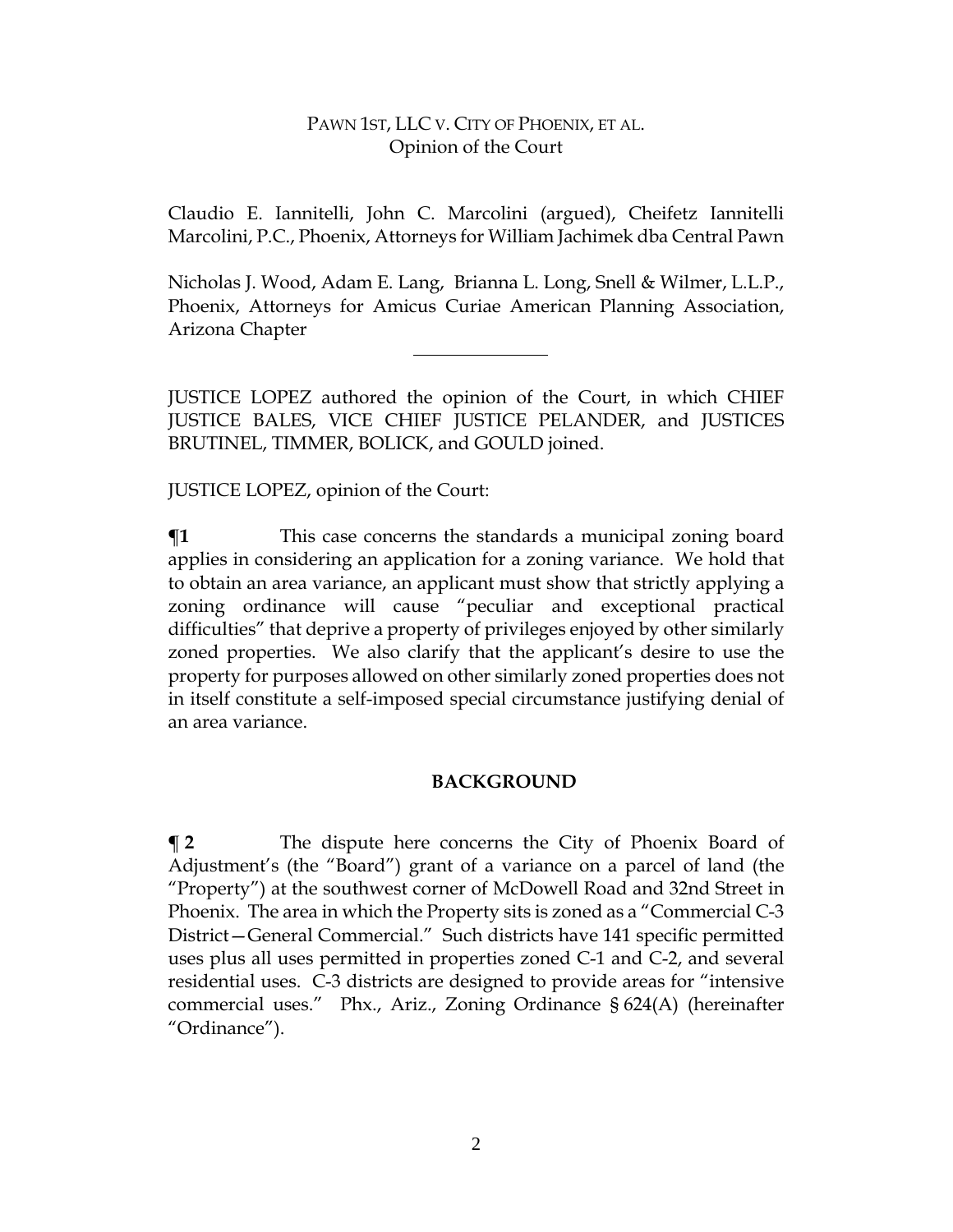**¶3** The Property boasts a conspicuous history. For many decades, it was home to an "adult theatre" operated under various names. In 1973, the City of Phoenix completed an eminent domain action that altered the Property's dimensions and resulted in several unique characteristics, all of which limited its commercial viability. First, the action reduced the Property to only 12,000 square feet, smaller than any of the twelve surrounding C-3-zoned corner parcels. Second, it eliminated the frontage area around the building on the Property, resulting in its direct abutment of a public sidewalk. Third, it restricted parking spaces.

 $\P$ **4** In January 2010, the Property's owners evicted their tenants, discontinued the Property's use as an adult theatre (a non-conforming use), and leased the Property to William Jachimek, doing business as Central Pawn, with an option to purchase. When Jachimek entered the lease, he intended to operate a pawn shop. A pawn shop is a permitted use in a C-2-zoned parcel, provided the building's exterior walls are at least 500 feet from a residential district and the owner obtains a use permit from the zoning administrator. Jachimek applied for both a use permit for his pawn business and, because the Property is within 500 feet of a residential district, a variance from the 500-foot residential setback requirement.

**¶5** After the zoning administration hearing officer denied his applications, Jachimek appealed to the Board. At the Board hearing, Pawn 1st, LLC ("Pawn"), a competing pawn shop, opposed the variance. The Board conditionally approved the variance, requiring Jachimek to operate the pawn shop only during specified hours, to not buy or sell guns or pornography, and to apply for building permits for a promised remodel of the building within one year. The Board's minutes from its July 1, 2010 meeting memorialize its findings:

[S] pecial circumstances  $\dots$  appl[y] to the land, namely the unique nature of the discontinuance of the non-conforming use on the property [the adult theatre use], the fact that it was substantially impacted by prior [eminent] domain activities in a manner that was dissimilar to other properties in a reasonably close radius, including setbacks, and the fact that there [is] less than 12,000 total square feet available and there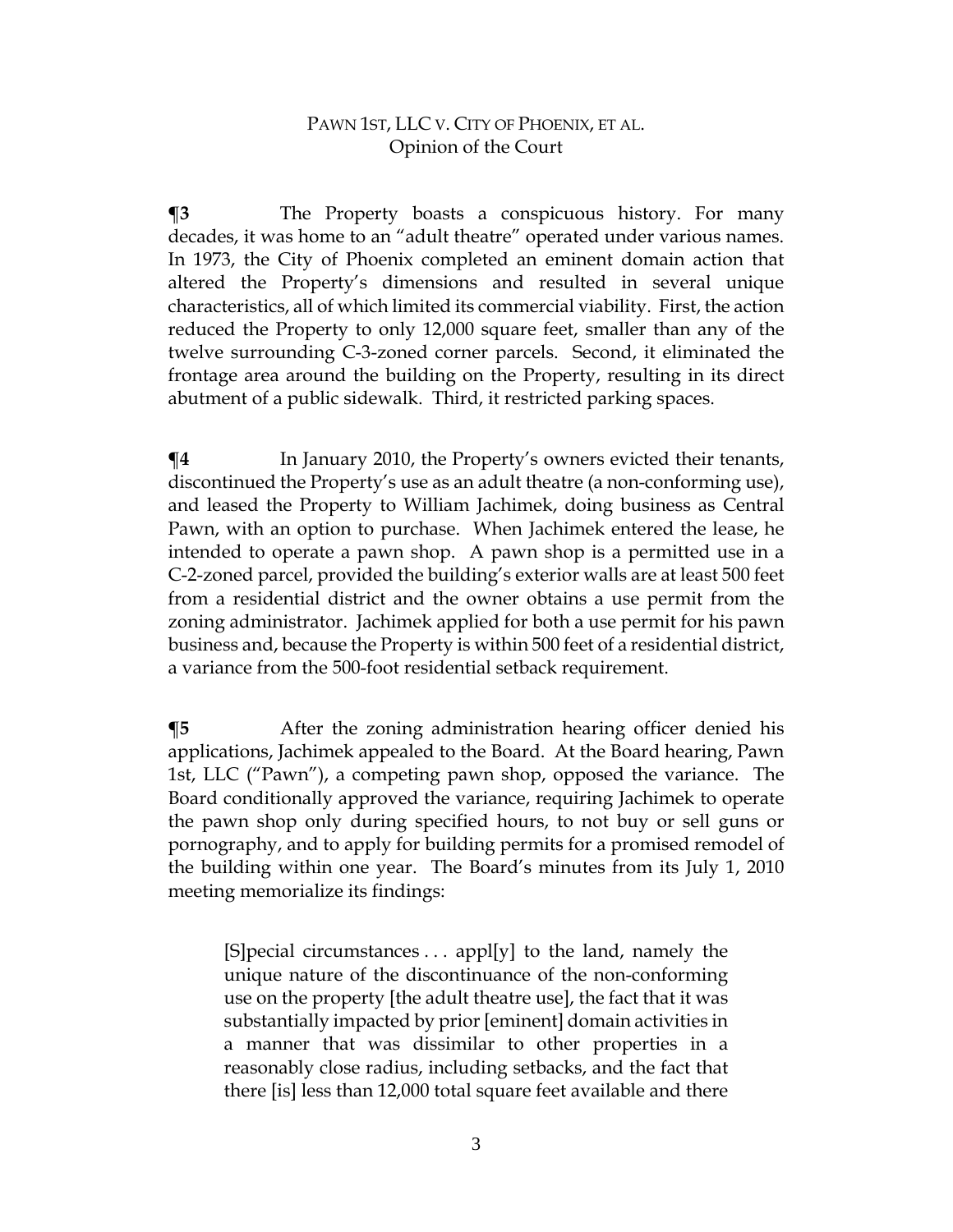[are] restrictive parking requirements, that these special circumstances were not created by the owner or applicant, and were rather created in part by growth in the city itself, that it was necessary for the preservation and enjoyment of substantial property rights given the restrictions and the property and current dormancy of any other business on the site, this particular place on the site, that authorizing it would not be materially detrimental to persons residing or working in the vicinity, to adjacent property, the neighborhood or public welfare in general.

**The 1 1** After the Board rejected a reconsideration motion, Pawn filed a special action in superior court challenging the Board's variance decision. The superior court ruled in Jachimek's favor, finding that Pawn lacked standing to challenge the Board's decision. The court of appeals reversed, finding that Pawn had standing. *Pawn 1st, LLC v. City of Phoenix*, 231 Ariz. 309 (App. 2013) (*Pawn I*). On remand, the superior court ruled in Jachimek's favor and dismissed Pawn's complaint, finding that the variance was an area variance and not a use variance; that the Board's decision to grant Jachimek's area variance was not ultra vires because the Board is authorized to consider area variances; and that sufficient evidence supported the Board's variance decision.

**¶7** The court of appeals again reversed. *Pawn 1st, LLC v. City of Phoenix*, 239 Ariz. 539, 545 ¶ 28 (App. 2016) (*Pawn II*). It agreed with the superior court that Jachimek sought an area variance because a pawn shop is an allowed use within a C-3 zoning district, irrespective of the 500-foot distance requirement. *Id.* at 542 ¶ 11. But it disagreed that the Board acted within its authority and therefore remanded for entry of a judgment declaring the area variance invalid. *Id.* at 545 ¶ 28.

**¶8** We granted review because the standards a municipal zoning boards of adjustment must apply when considering an application for a zoning variance present recurring issues of statewide importance. We have jurisdiction pursuant to article 6, section 5(3), of the Arizona Constitution and A.R.S. § 12-120.24.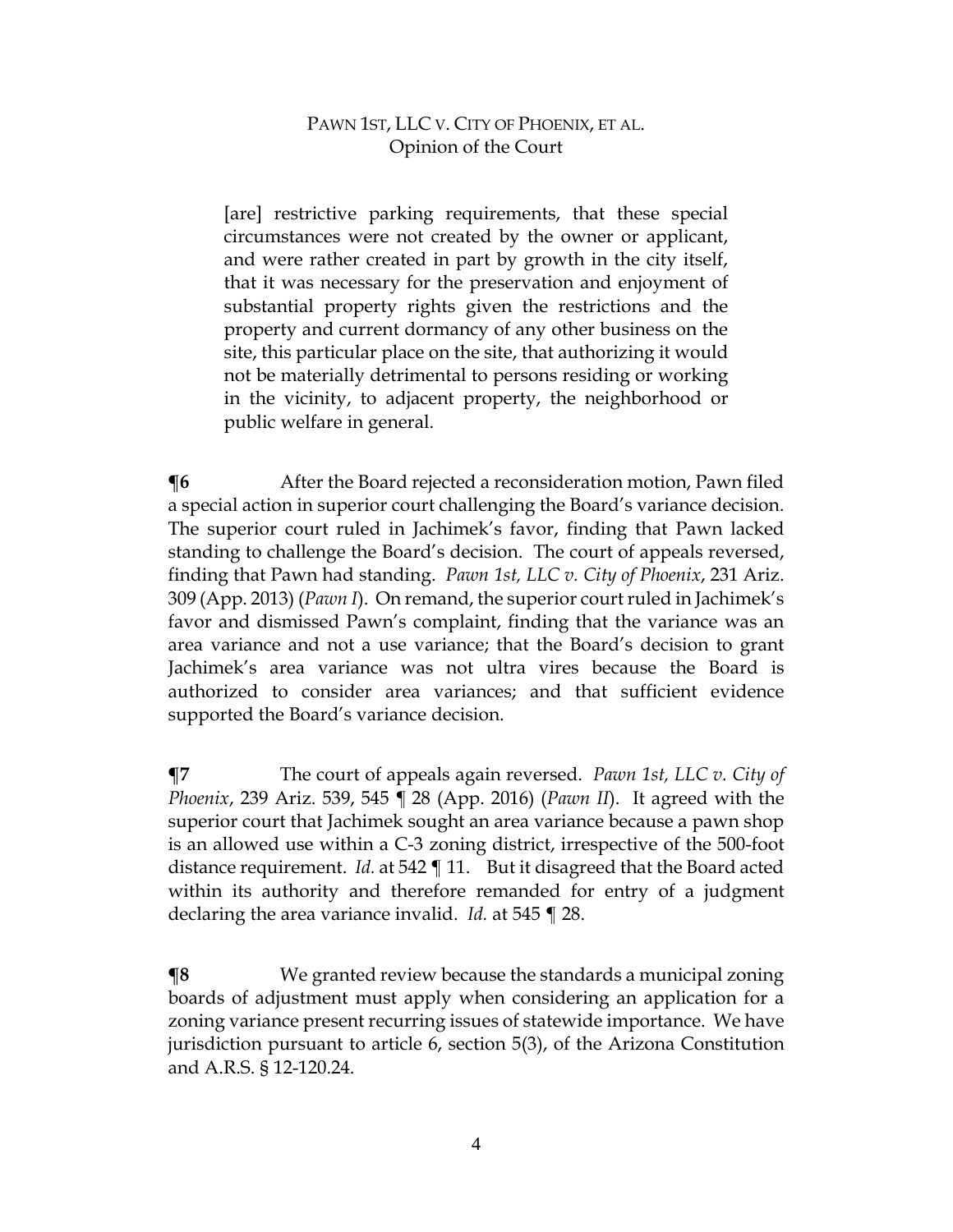### **DISCUSSION**

**¶9** We review issues of statutory interpretation de novo, *Baker v. Univ. Physicians Healthcare*, 231 Ariz. 379, 387 ¶ 30 (2013), and we presume the validity of the Board's determination unless it is "against the weight of the evidence, unreasonable, erroneous, or illegal as a matter of law." *Mueller v. City of Phoenix ex rel. Phoenix Bd. of Adjustment II*, 102 Ariz. 575, 581 (1967); *see also* A.R.S. § 12-910(E) ("The court shall affirm the agency action unless . . . the court concludes that the action is not supported by substantial evidence, is contrary to law, is arbitrary and capricious or is an abuse of discretion.").

# **I. Zoning Boards of Adjustment**

**¶10** Arizona law authorizes cities and towns to establish boards of adjustment by ordinance. A.R.S. § 9-462.06(A). The boards decide appeals from zoning administrators' decisions concerning zoning ordinance enforcement. A.R.S. § 9-462.06(G)(1). Primarily, the boards determine whether "special circumstances" exist to relieve owners of property with unique characteristics from strict application of zoning laws. *See* A.R.S. § 9-462.06(G)(2).

 $\P$ **11** The boards' authority to modify zoning decisions is statutorily limited. Boards of adjustment may not: (1) change the uses permitted in a zoning district; or (2) "[g]rant a variance if the special circumstances applicable to the property are self-imposed by the property owner." A.R.S. § 9-462.06(H); *cf. Arkules v. Bd. of Adjustment of Paradise Valley*, 151 Ariz. 438, 440 (App. 1986) (holding that a board has "no powers except those granted by the statutes creating it," and "its power is restricted to that granted by the zoning ordinance in accordance with the statute"). Consequently, a board's grant of a variance in excess of its statutory authority is ultra vires and invalid as a matter of law. *Arkules*, 151 Ariz. at 440.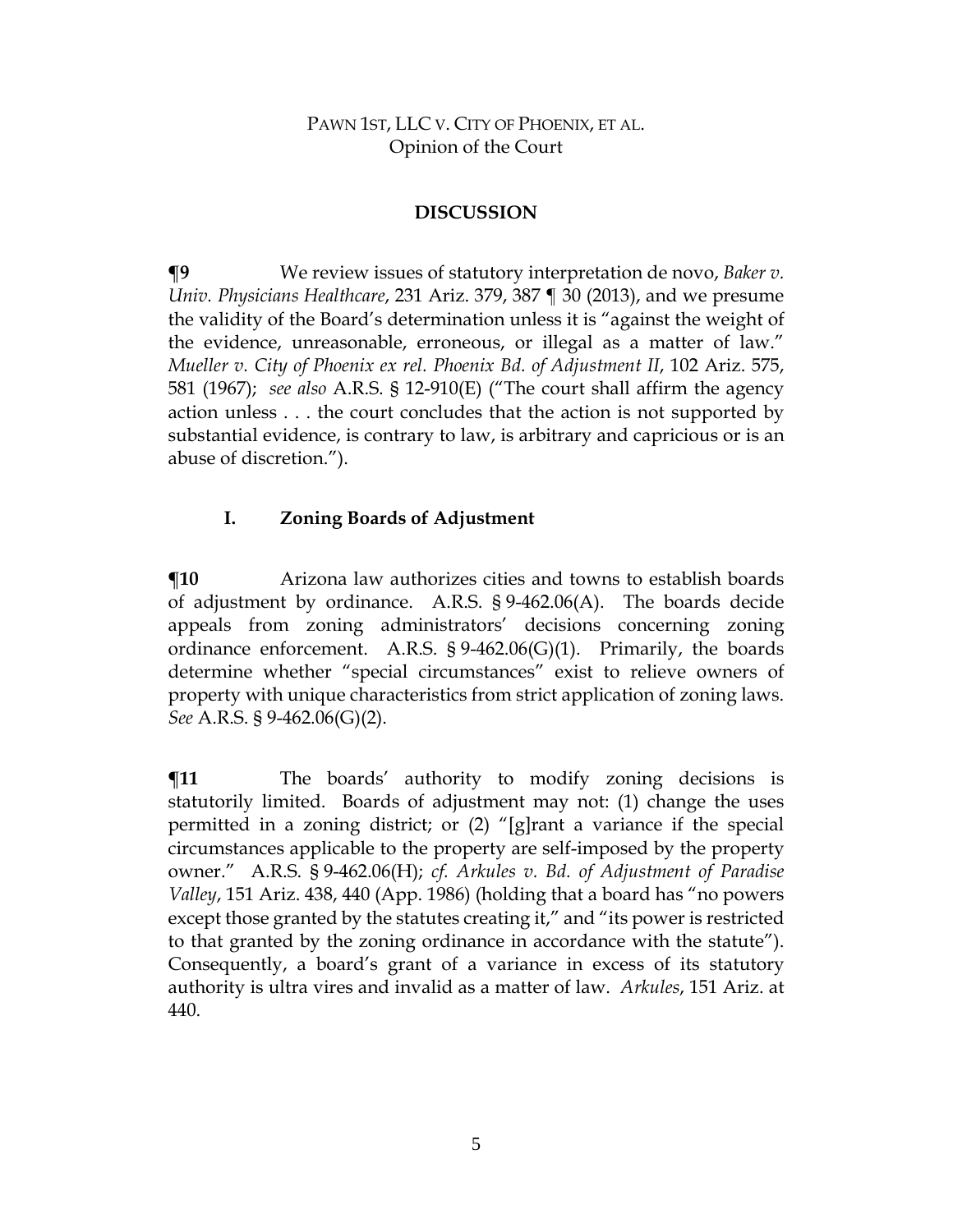### **II. The Phoenix Zoning Ordinance**

**¶12** Consistent with § 9-462.06, the Phoenix Zoning Ordinance authorizes a zoning administrator to issue a variance when "a literal enforcement of any provisions of the [O]rdinance would result in unnecessary property hardship." Ordinance § 307(A)(9). A variance, however, is authorized only if the applicant can establish that (a) special circumstances apply to the land, building, or use referenced in the application which do not apply to other district properties; (b) the owner did not create the special circumstances; (c) the variance is necessary for the "preservation and enjoyment of substantial property rights"; and (d) the variance will not be materially detrimental to the area. Ordinance  $\S 307(9)(a) - (d)$ .

**The Term** If a zoning administrator denies a variance, an applicant may appeal to the Board, but the Board's authority to modify a zoning decision is limited in that it may not (a) change the uses permitted in a zoning classification or district; or (b) grant a variance if the property owner selfimposes the special circumstances applicable to the property. Ordinance  $\S 303(B)(2)$ .

# **III. Area and Use Variances**

**¶14** Arizona law distinguishes area variances from use variances. *See Ivancovich v. City of Tucson Bd. of Adjustment*, 22 Ariz. App. 530, 536 (1974) (noting that "the distinction between 'area' and 'use' variances, and the imposition of separate requirements for the granting of each type, are inventions of the court"). An area variance relieves the duty to comply with a zoning ordinance's technical requirements, such as "setback line, frontage requirements, height limitations, lot size restrictions, density regulations and yard requirements," while a use variance permits a use not expressly allowed by a zoning ordinance. *Id.* The Arizona Legislature prohibits boards of adjustment from changing the "uses permitted," thus confining their authority only to area variances. *See Cardon Oil Co. v. City of Phoenix*, 122 Ariz. 102, 103 n.1 (1979) ("[Section] 9-462.06(H)(1) now specifically prohibits a board of adjustment from changing any of the uses permitted in a zoning classification.").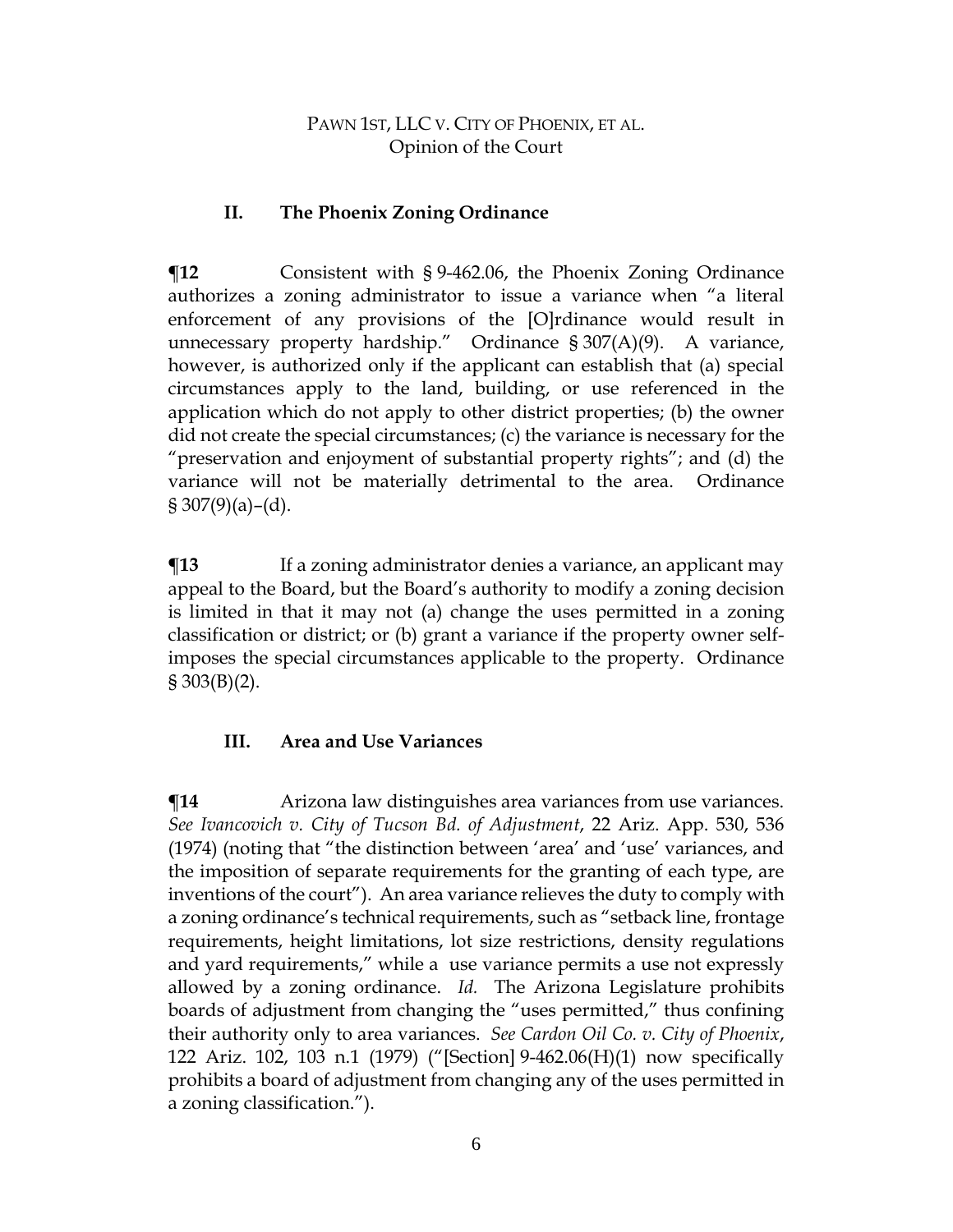**¶15** In *Ivancovich*, the court of appeals explained the different variance standards: an area variance requires a showing of "peculiar and exceptional practical difficulties," while a use variance requires a showing of "exceptional and undue hardship." 22 Ariz. App. at 538 (noting that "[t]he difference between exceptional and undue hardship and peculiar and exceptional practical difficulties is one of degree"). One reason for requiring a "less stringent" showing of encumbrance for an area variance than a use variance is because it does not affect the character of the community. *Id.* at 536.

**The** A use variance, however, requires a more stringent showing that compliance with the zoning regulations precludes any reasonable use of the property. *Id.* at 538 (stating that "[i]t must be shown that the zoning ordinances preclude the use of the property in question for any purpose to which it is reasonably adapted"). A legislative body, rather than a zoning board, may authorize a use variance. A.R.S. § 9-462.01(A)(1) ("[T]he legislative body of any municipality by ordinance may . . . [r]egulate the use of buildings, structures and land as between agriculture, residence, industry, business and other purposes."); A.R.S. § 9-462.06(H)(1) (A board of adjustment may not "[m]ake any changes in the uses permitted in any zoning classification or zoning district, or make any changes in the terms of the zoning ordinance . . . ."); *Ivancovich*, 22 Ariz. App. at 535 ("The Board cannot amend or repeal any zoning ordinance for this power belongs to the City Council."). "An inability to put the property to a more profitable use or loss of economic advantage is not sufficient to constitute undue hardship" justifying a use variance. *Ivancovich*, 22 Ariz. App. at 538.This "no reasonable use" standard is limited to use variances. *Id.* (holding that "[s]uch a showing need not be made in the case of area variances").

 $\P$ **17** The reasons for this distinction are sound. Two examples illustrate the point. Permitting an adult bookstore (a C-3 use) in a residential district would require a use variance—with its attendant higher "exceptional and undue hardship" standard—and the city legislative body's approval through rezoning because it may fundamentally alter the neighborhood. On the other hand, a decision regarding the number of parking spaces for a use permitted in a particular district, such as a restaurant, would require an area variance because it would not produce the type of neighborhood-altering impact that requires legislative approval.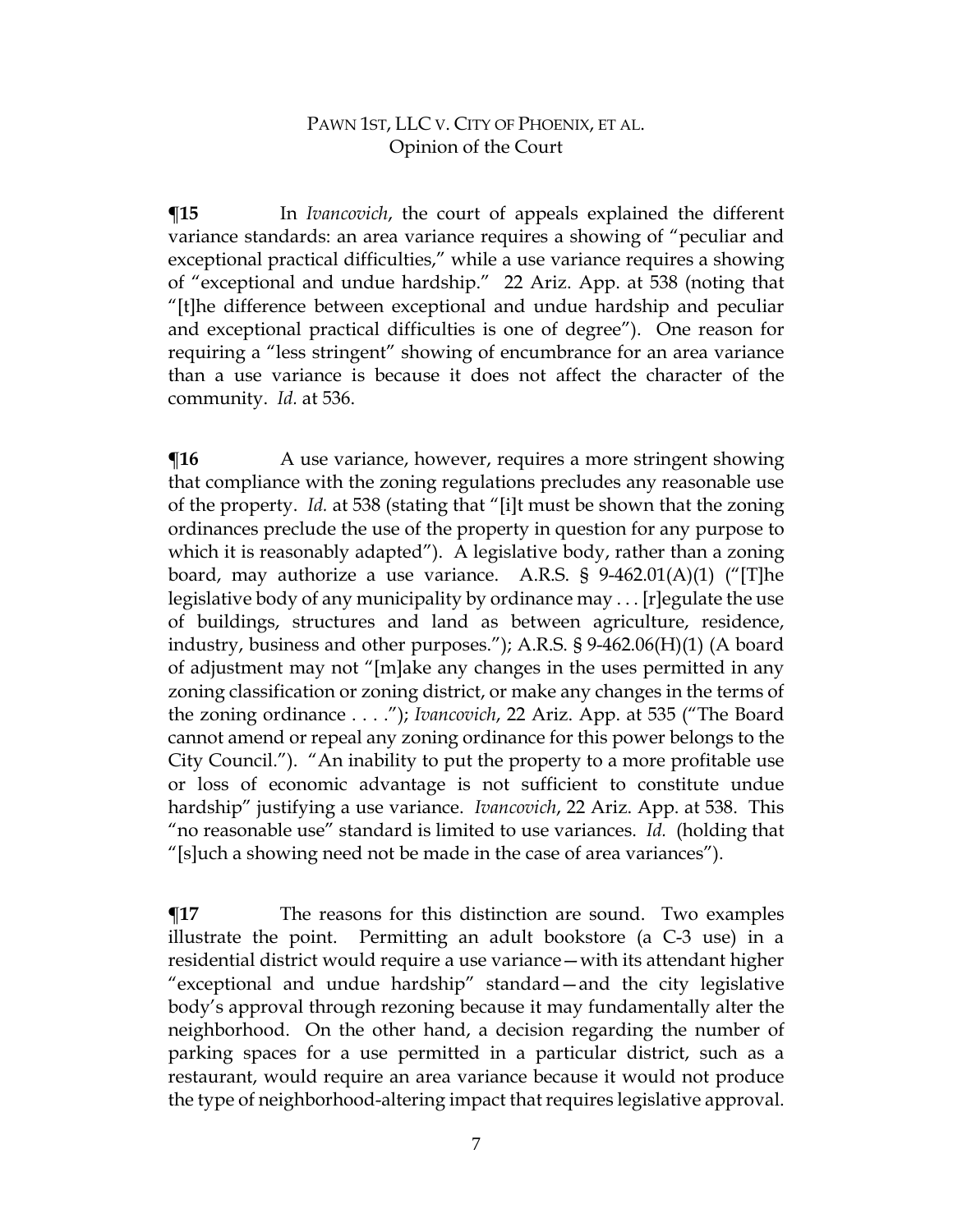$\P$ **18** The area variance provisions protect property owners where strict application of the Ordinance would "deprive the property of privileges enjoyed by other property of the same classification in the same zoning district," A.R.S. §  $9-462.06(G)(2)$ , and "result in unnecessary property hardship." Ordinance § 307(A)(9). They serve as a "safety valve against excessive regulation." James A. Kushner, 2 Subdivision Law and Growth Mgmt. § 8:13 (2d ed. 2017).

### **IV. Jachimek's Variance**

**There**, we consider first whether Jachimek applied for an area or use variance, and second whether the Board acted within its discretion in granting the variance. The court of appeals held that Jachimek's variance was an area variance because a pawn shop is a permitted use in a C-3 zoning district, irrespective of the 500-foot distance requirement. *Pawn II*, 239 Ariz. at 542 ¶ 12. We agree.

**¶20** The distinction between area and use variances centers on the nature of the variance. A pawn shop is a permitted use in the zoning classification here: the Property is zoned as a C-3 commercial district; all C-2 commercial district uses are allowed in a C-3 district; and a pawn shop is a permitted use in a C-2 district, provided the exterior walls of the building are at least 500 feet from a residential district. Ordinance § 623(D)(132)(b). Contrary to Pawn's argument, the 500-foot requirement is akin to a setback or frontage requirement, not a use regulation; it is a technical requirement of an established commercial area. A variance allowing a pawn shop in an existing commercial district does not fundamentally alter the nature of the area. The Board granted Jachimek an area variance, not a use variance, and it did not exceed its authority under A.R.S. § 9-462.06(H)(1).

# **V. Special Circumstances**

**The T**21 Boards of adjustment may grant area variances only if, due to special circumstances, "the strict application of the zoning ordinance will deprive the property of privileges enjoyed by other property of the same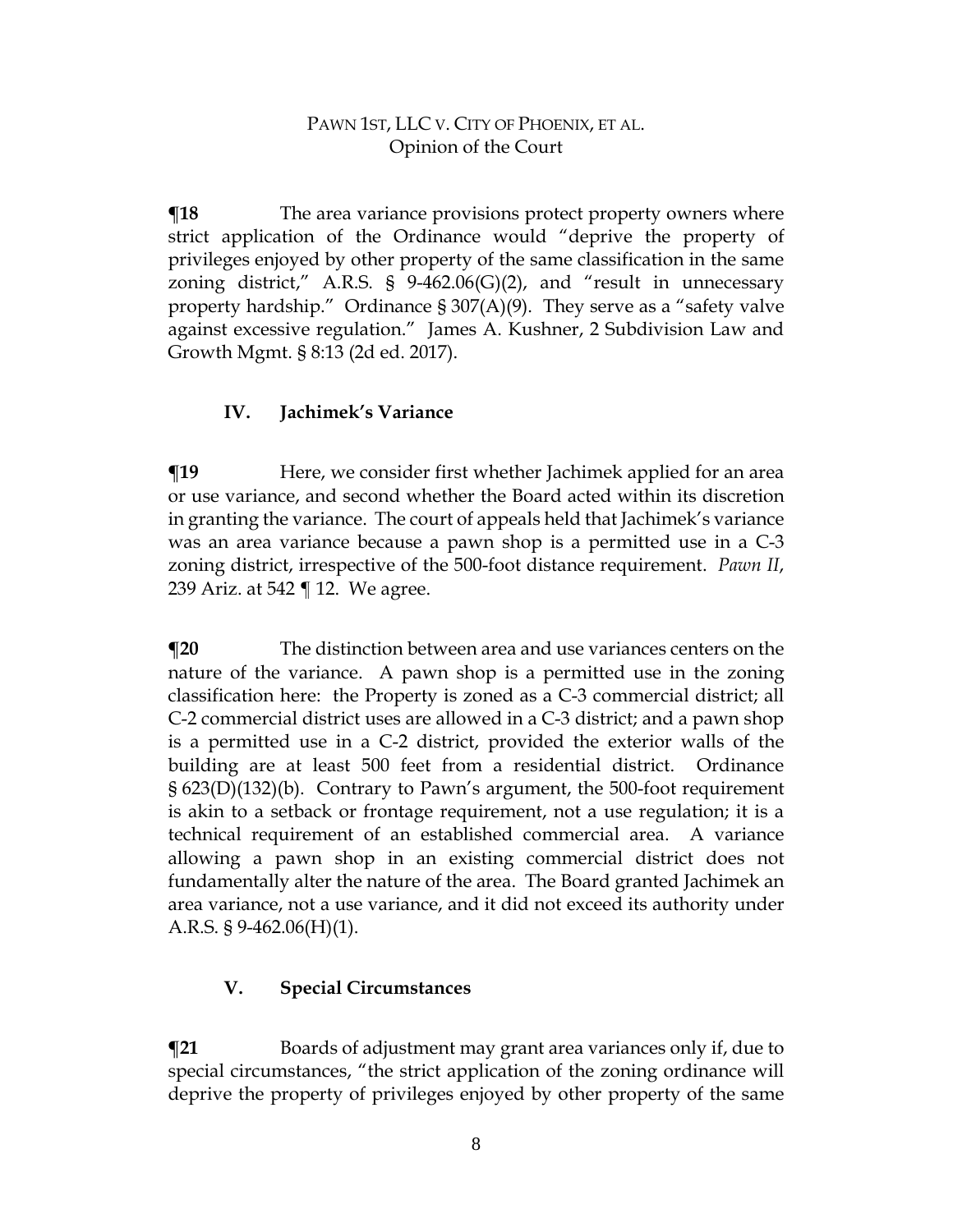classification in the same zoning district." A.R.S. § 9-462.06(G)(2). "The term 'special circumstances' as used in the zoning ordinance is the functional equivalent of the word 'hardship.'" *Burns v. SPA Auto., Ltd.*, 156 Ariz. 503, 505 (App. 1988).

**¶22** We agree with the Board, superior court, and court of appeals that special circumstances apply to the Property. The Board reasoned, after comparing the Property to twelve surrounding C-3-zoned corner parcels, that prior eminent domain activities rendered the Property "dissimilar to other properties in a reasonably close radius." The Board explained that the special circumstances arose from the Property's physical characteristics. The record supports the Board's findings that the lot size, the building's limited setback from the public sidewalk, and the parking restrictions constitute special circumstances justifying an area variance, because the Property's unique characteristics create exceptional practical difficulties. Accordingly, the Board acted within its discretion in finding sufficient special circumstances unique to the Property to justify Jachimek's variance.

# **VI. Prohibition against Self-Imposition**

**The Step A** finding of special circumstances does not justify a variance, however, if the circumstances are self-imposed by the property owner. A.R.S. § 9-462.06(H)(2); Ordinance §§ 303(B)(2)(b), 307(A)(9)(a)–(b), -(10)(b). A board of adjustment exceeds its statutory jurisdiction and authority, and its decision is "ultra vires and void," if it grants a variance in violation of the prohibition against self-imposition. *See Arkules*, 151 Ariz. at 440.

**¶24** In this case, although it acknowledged that special circumstances impacted the Property, the court of appeals held that any special circumstances "were created by Jachimek and/or the Property owner by selecting this particular property to use as a pawn shop, in violation of the prohibition against self-imposition," and, consequently, "the Board's decision to grant Jachimek a variance was 'ultra vires and void.'" *Pawn II*, 239 Ariz. at 545 ¶ 27. We disagree.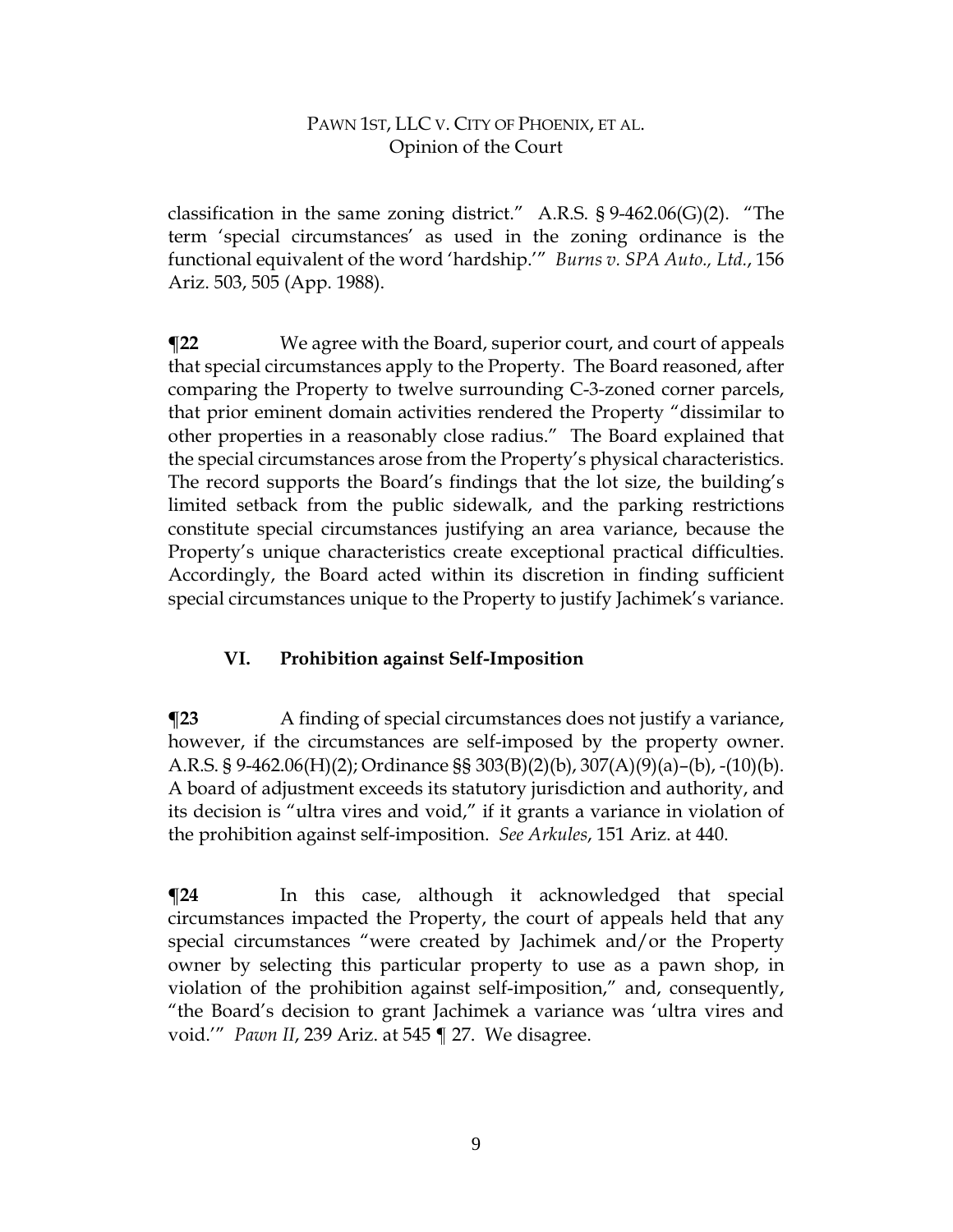**¶25** The court of appeals relied on three Arizona cases in concluding Jachimek created the Property's special circumstances: *Arkules*, *Burns*, and *Rivera v. City of Phoenix*, 186 Ariz. 600 (App. 1996). These cases are factually distinguishable.

**¶26** In *Arkules*, neighbors challenged a variance allowing a homeowner to paint his house a color inconsistent with a zoning regulation requiring it to "blend [in] with the mountain background." 151 Ariz. at 439. The court of appeals ruled in the neighbors' favor because, under zoning law, "[t]he color of a house is not a factor pertaining to the real property or which would deprive the property of uses or privileges enjoyed by other property of the same zoning classification." *Id.* at 441. The owner's house color preference did not constitute a cognizable hardship because the statutory provisions and zoning ordinance "specifically state that any hardship must relate to the use of the land as opposed to the owner" and, therefore, "[a] personal hardship does not justify a variance." *Id.* at 442.

**¶27** Similarly, in *Burns*, a car dealership owner created his own zoning hardship by contracting with three car manufacturers that required him to display the manufacturers' logos on a larger sign than the city's zoning rules allowed. 156 Ariz. at 504. The superior court reversed the board of adjustment's decision allowing a variance to display a noncompliant sign. *Id.* The court of appeals upheld the superior court, reasoning that the special circumstances "were self-inflicted by [the owner's] decision to be a three-car dealership," and that special circumstances may be considered only if they arise out of "circumstances or conditions beyond the control of the party involved." *Id.* at 505. Unlike Jachimek's decision to operate a pawn shop, a use denied to him but permitted to other similarly situated property owners in the same zoning district, the owner in *Burns* sought relief from signage restrictions applied uniformly to comparable properties.

**¶28** In *Rivera*, a homeowner obtained a building permit to expand his residence. 186 Ariz. at 602. Following inspection of the completed work, the city discovered that the improvements exceeded a zoning limitation on the square footage of residential improvements. *Id.* The Board ordered the homeowner to demolish the non-compliant portion of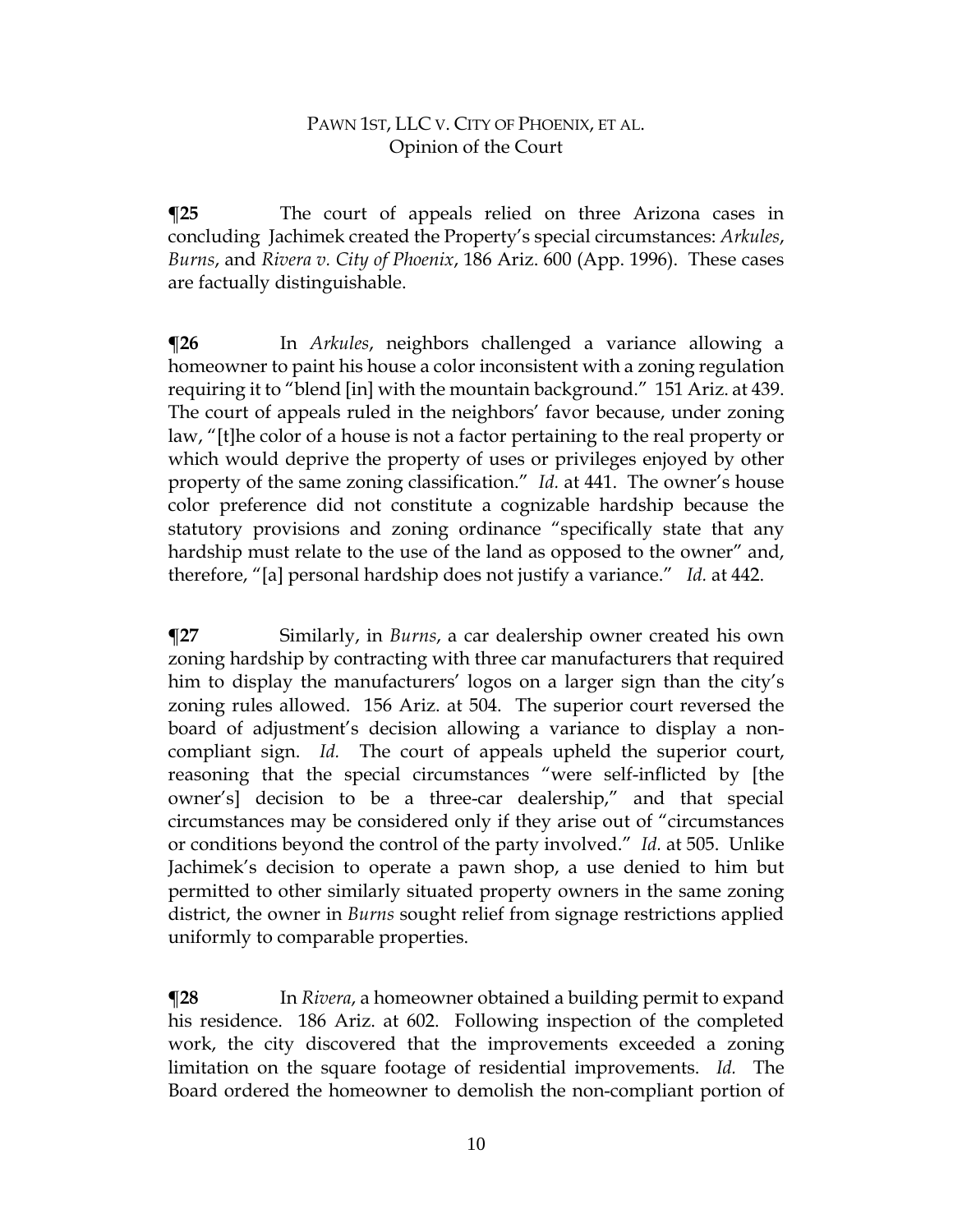his residence and he sought a variance. *Id.* The court of appeals affirmed the Board's denial of the variance, reasoning that the homeowner created the special circumstances because he provided the city with an erroneous site plan. *Id.* at 603.

**¶29** *Arkules*, *Burns*, and *Rivera* are distinguishable because in each case the owner created the special circumstances; they did not arise from applying the zoning ordinance to circumstances or conditions beyond the owners' control. In contrast, here the special circumstances arose from factors beyond Jachimek's control. The City's eminent domain action, not Jachimek's intended use, altered the Property's dimensions and created the special circumstances, including the Property's comparatively small lot size, absence of frontage area around the building, direct abutment of a public sidewalk, and onerous parking restrictions. These characteristics and the strict application of the zoning regulations uniquely diminish the Property's commercial viability as compared to "other property of the same classification in the same zoning district," A.R.S.  $\S$  9-462.06(G)(2), and have nothing to do with Jachimek's personal preference.

**¶30** We are also unpersuaded by the court of appeals' reliance on *Minney v. City of Azusa*, 330 P.2d 255 (Cal. Dist. Ct. App. 1958), for the proposition that "[o]ne who purchases property in anticipation of procuring a variance to enable him to use it for a purpose forbidden at the time of sale cannot complain of hardship ensuing from a denial of the desired variance." *Pawn II*, 239 Ariz. at 545 ¶ 26. In *Minney*, the California Court of Appeals upheld the denial of a variance where an owner purchased a lot in a residential zone and sought to construct a church. 330 P.2d at 257. Because *Minney* involved a use variance, it is inapposite. *See* Arden H. Rathkopf et al., 3 Rathkopf's The Law of Zoning and Planning § 58.22 (4th ed. 2017) (noting that classification of prior knowledge of special circumstances as a self-imposed hardship arose in the context of use variances). Unlike *Minney*'s use variance, Jachimek's proposed use was permissible and the area variance would not alter the character of the neighborhood.

**¶31** Arizona zoning statutes and local ordinances require boards of adjustment to consider special circumstances applicable to the *property*,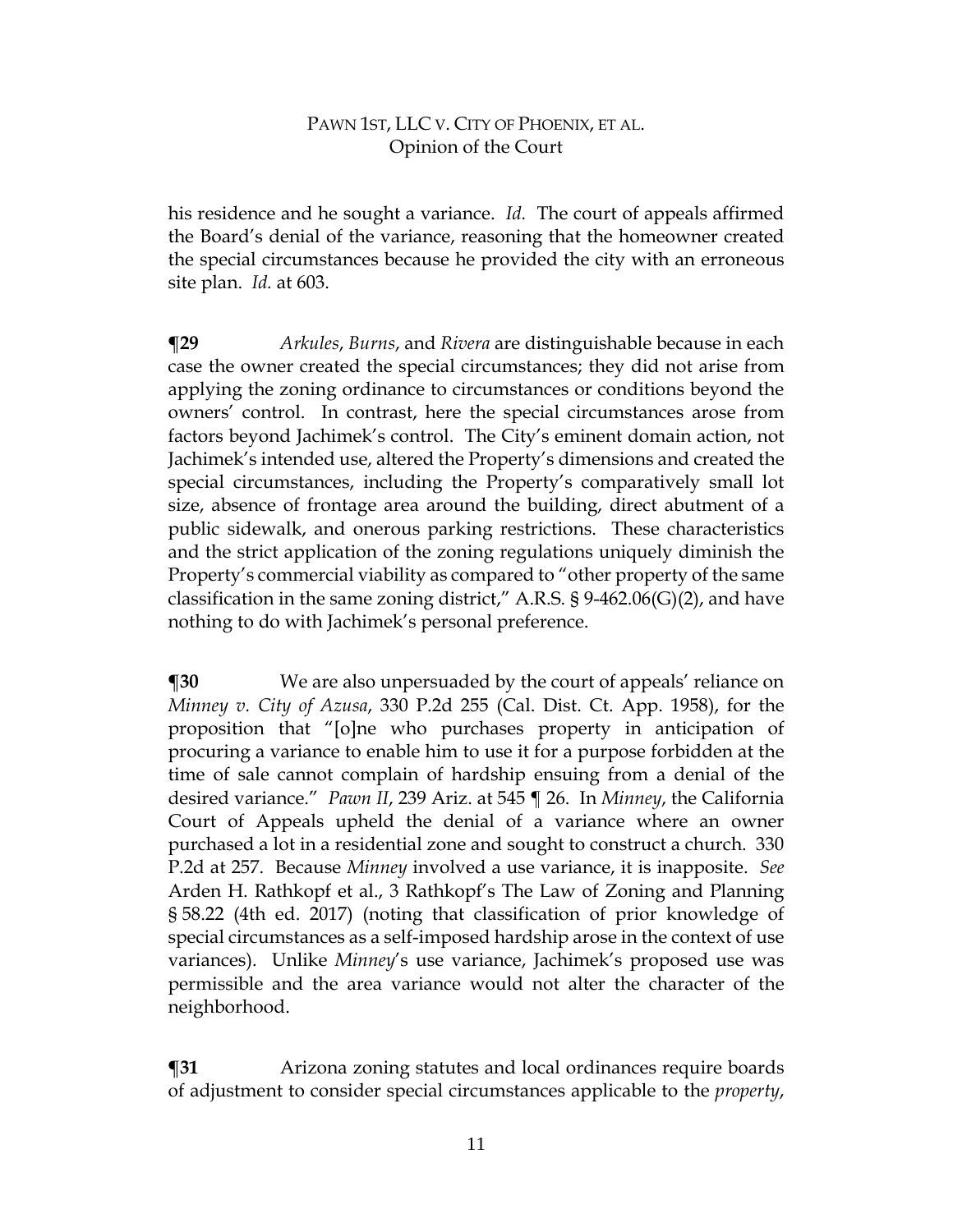not the property *owner*. *See, e.g.*, *Burns*, 156 Ariz. at 504 (explaining that a variance "is a legal status granted to a certain parcel of realty without regard to ownership," and "[p]ersonal hardships, regardless of how compelling or how far beyond the control of the individual applicant, do not provide sufficient grounds for the granting of a variance" (citation omitted)); Julian Conrad Juergensmeyer et al., Land Use Planning and Development Regulation Law § 5.17 (3d ed. 2017) ("Most courts consider the transfer of title irrelevant . . . [because] the zoning, not the person, creates the hardship."). Thus, in the context of area variances, we consider whether strictly applying the zoning requirements would deprive an owner of the same privileges owners of other similarly zoned property enjoy. Special circumstances are not "self-imposed" when the owner wants to use the property in a way permitted to other similarly situated properties, but cannot do so because of externally imposed circumstances like those involved here. Although it is fair to say that Jachimek voluntarily acquired the Property subject to the special circumstances, he certainly did not create them.

**¶32** The court of appeals' rule would impose an undue restraint on alienation, as anyone purchasing a property with knowledge of the restriction would have no ability to obtain an area variance. This approach would give purchasers fewer property rights than sellers and, thus, would contravene our case law and longstanding legal tradition in favor of alienation. *See, e.g.*, *Tovrea v. Umphress*, 27 Ariz. App. 513, 517 (1976) (noting that "[r]estraints on alienation are generally disfavored"); *see also Lamb v. Zoning Bd. of Appeals of Taunton*, 923 N.E.2d 1078, 1081 (Mass. App. Ct. 2010) (citing Arden H. Rathkopf et al., 3 Rathkopf's The Law of Zoning and Planning § 58.22 at 141–148 (1991), stating "because a purchaser of property acquires no greater right to a variance than his predecessor, he should not be held to acquire less" and finding that "[t]o hold otherwise would discourage the free alienability of real property and the efficient use of land" (citations omitted)). Accordingly, we reject the court of appeals' rule and hold that an applicant or owner's selection of a property, even with knowledge that an area variance is required for an intended use allowed on other similarly zoned properties, does not itself constitute a self-imposed special circumstance precluding an area variance.